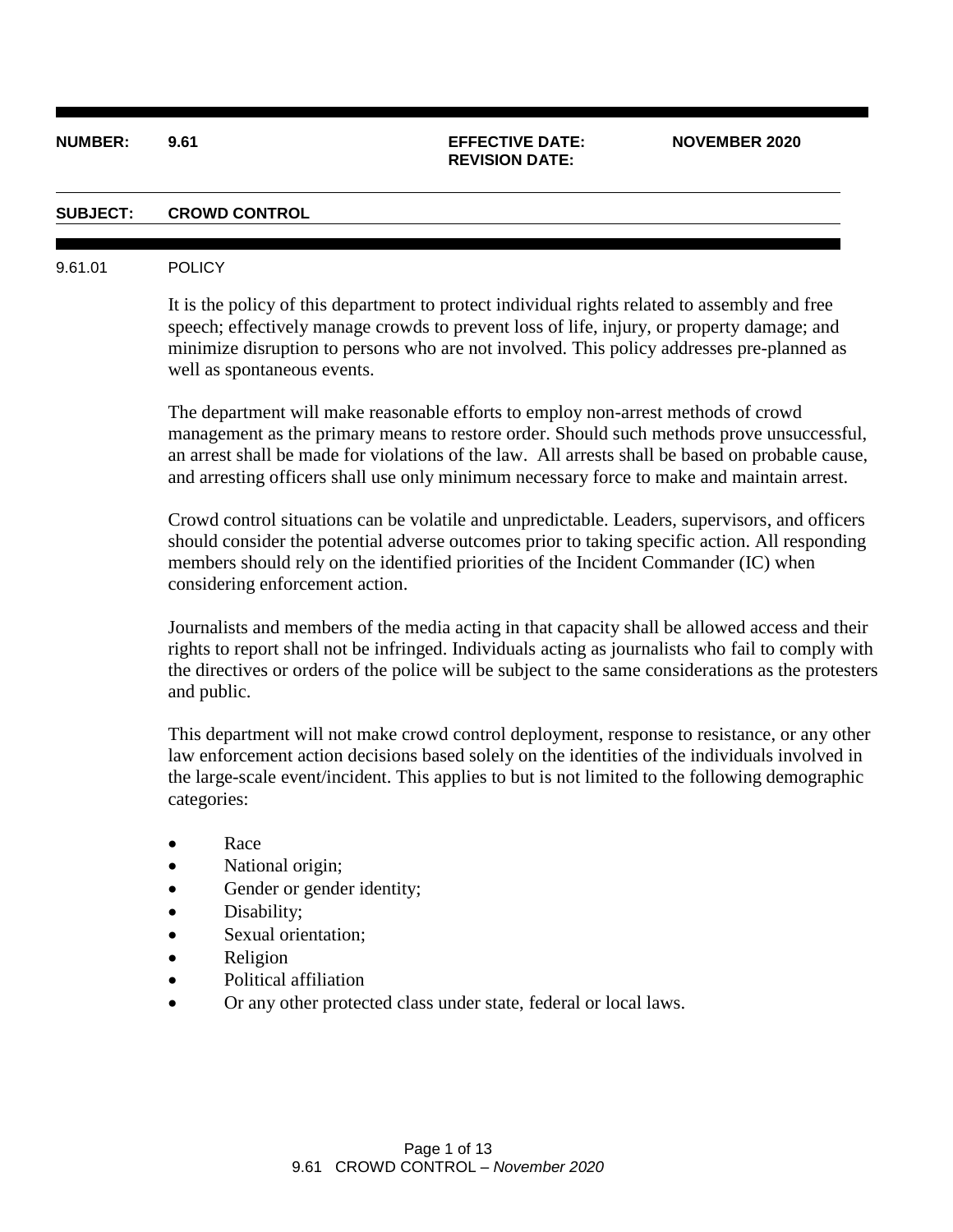# 9.61.02 DEFINITIONS

*Civil Disturbance:* A gathering that constitutes a breach of the peace or any assembly of persons where there is a threat of collective violence, destruction of property, or other unlawful acts. Such a gathering may also be referred to as a riot or unlawful assembly.

*Crowd Control:* Techniques used to address civil disturbances to include a show of force, crowd containment, dispersal equipment and tactics, and preparations for multiple arrests.

*Crowd Management:* Techniques used to manage lawful assemblies before, during, and after the event for the purpose of maintaining lawful status through event planning, pre-event contact with event organizers, issuance of permits when applicable, information gathering, personnel training, and other means.

*Demonstration:* A lawful assembly of persons organized primarily to engage in free speech activity. These may be scheduled events that allow for law enforcement planning. They include but are not limited to marches, protests, and other assemblies intended to attract attention. Lawful demonstrations can devolve into civil disturbances that necessitate enforcement action. *Operations Plan* — An oral or written plan containing general objectives reflecting the overall strategy for managing an incident. It may include the identification of operational resources and assignments. It may also include attachments that provide direction and important information for management of the incident during one or more operational periods.

*Incident Commander (IC)* — The individual responsible for overseeing the response to Civil Disturbances and/ or First Amendment assemblies or demonstrations, including the development of strategies and tactics and the ordering and release of resources. The IC has overall authority and responsibility for conducting incident operations and is responsible for the management of all incident operations at the incident site.

9.61.03 PROCEDURES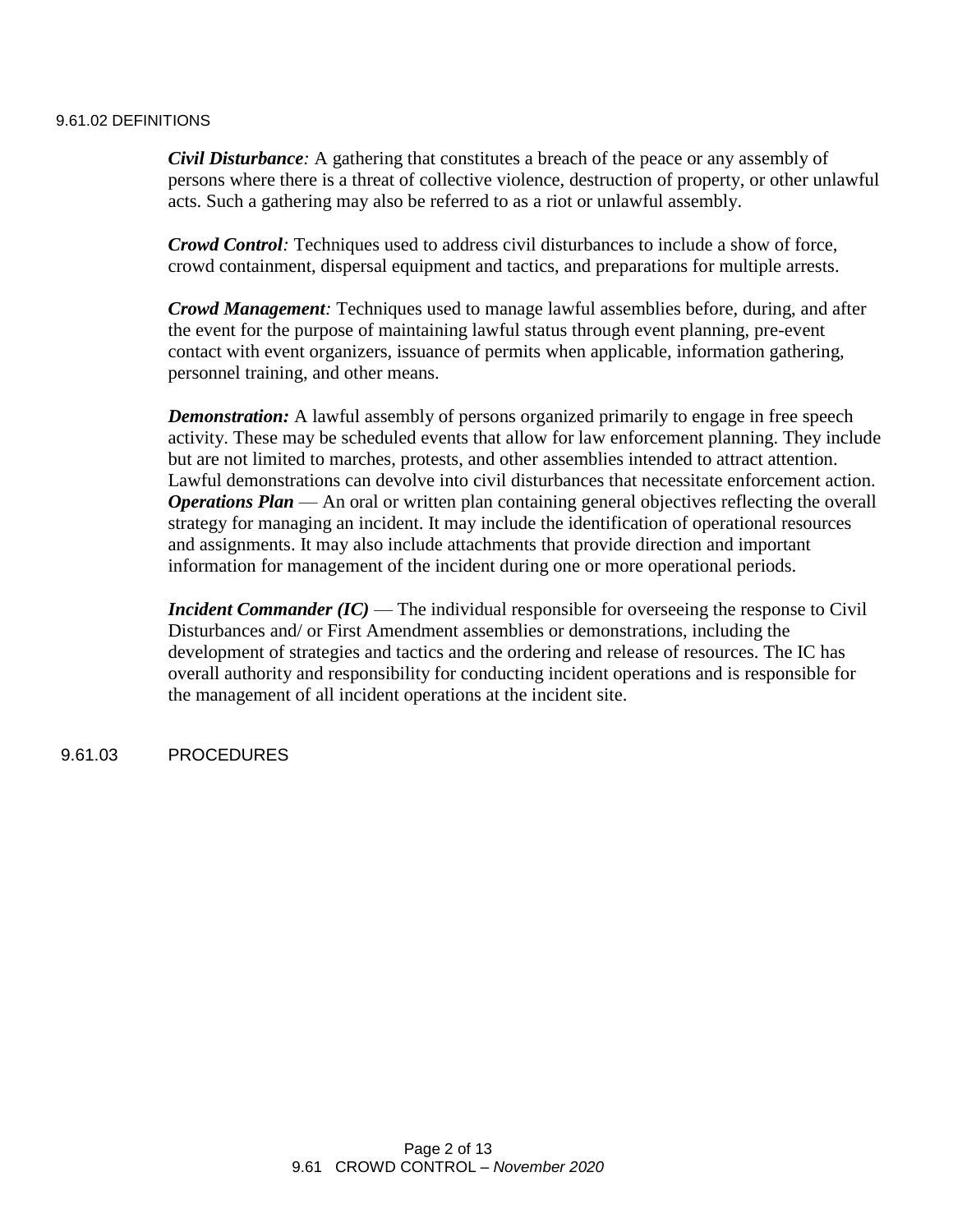- A. Preparation and Planning for preplanned events. In cases of spontaneous events responding officers should access the scene and attempt to answer the questions listed below
	- 1. Every effort should be made to make advance contact with event organizers and to gather the following necessary information about the event to ensure accurate assignment of personnel and resources:
		- a. What type (nature) of event is involved?
		- b. When is it planned?
		- c. Will the event coincide with other routine, large-scale events (e.g., sporting events)?
		- d. Is opposition to the event expected?
		- e. How many participants are expected?
		- f. What are the assembly areas and movement routes?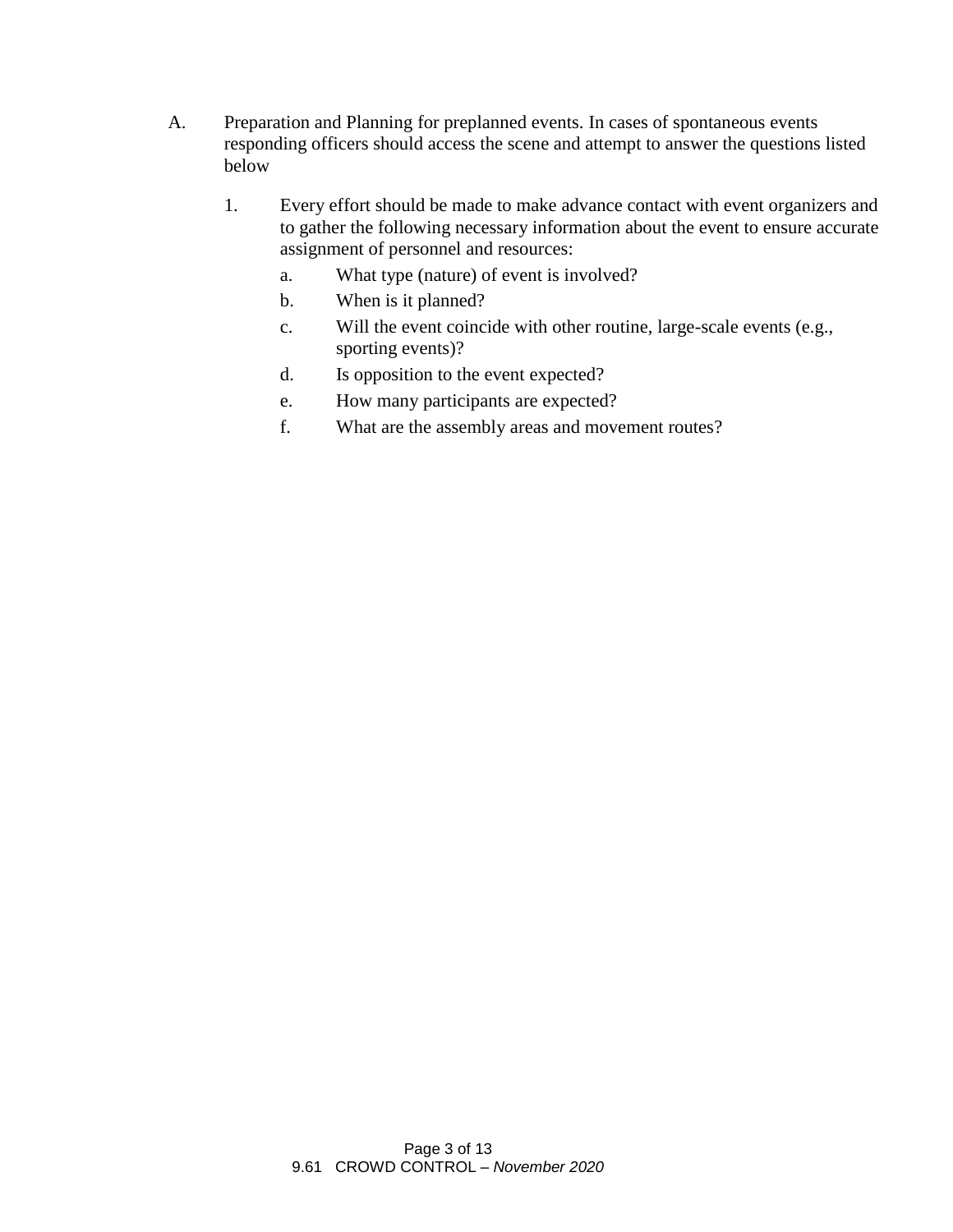- g. What critical infrastructures are in the proximity of the event?
- h. Have permits been issued?
- i. Have other agencies such as fire and EMS been notified?
- j. Is there a need to request mutual aid?
- k. Has the appropriate level of properly equipped personnel been allocated to ensure safety of bystanders, officers, and demonstrators?
- l. Will off-duty personnel be required?
- m. What is the history of conduct at such events?
- n. Are event organizers cooperative? Is there a point of contact?
- o. Who are the potential counter-protest groups?
- p. Is there a history of violence between the group demonstrating and potential counter-protest groups?
- q. Do the demonstrators desire to be arrested for the purpose of publicity or other reasons?
- 2. The incident commander (IC) or a designee, shall prepare a written plan for preplanned events, subject to the approval of the Chief of Police or designee. The plan should address the following and be distributed to all participating agencies.
	- a. Command assignments and responsibilities
	- b. Establishing a command post
	- c. Reviewing parameters and methods for declaring an "unlawful" assembly
	- d. Personnel, unit structure, and deployment considerations to include the need for special response teams (i.e., SWAT, emergency medical personnel, bicycles, other special vehicles, mobile field force).
	- e. Consider use of plain-clothes resources.
	- f. Arranging for adequate administrative/support personnel (i.e. Communications, transportation, booking, detention, medical, finance, documenting injuries and liability issues, recording personnel time)
	- g. Regular communication with legal advisors (if applicable)
	- h. Liaison with event planners, to include their legal advisors, where applicable
	- i. Liaison with outside agencies
	- j. Establishing staging areas
	- k. Communications plan, to include release of information to the media, access and staging area(s). See policy 2.20 Public Information for additional.
	- l. Evacuation plan
	- m. Pre-event intelligence analysis
	- n. Weather and terrain at the event location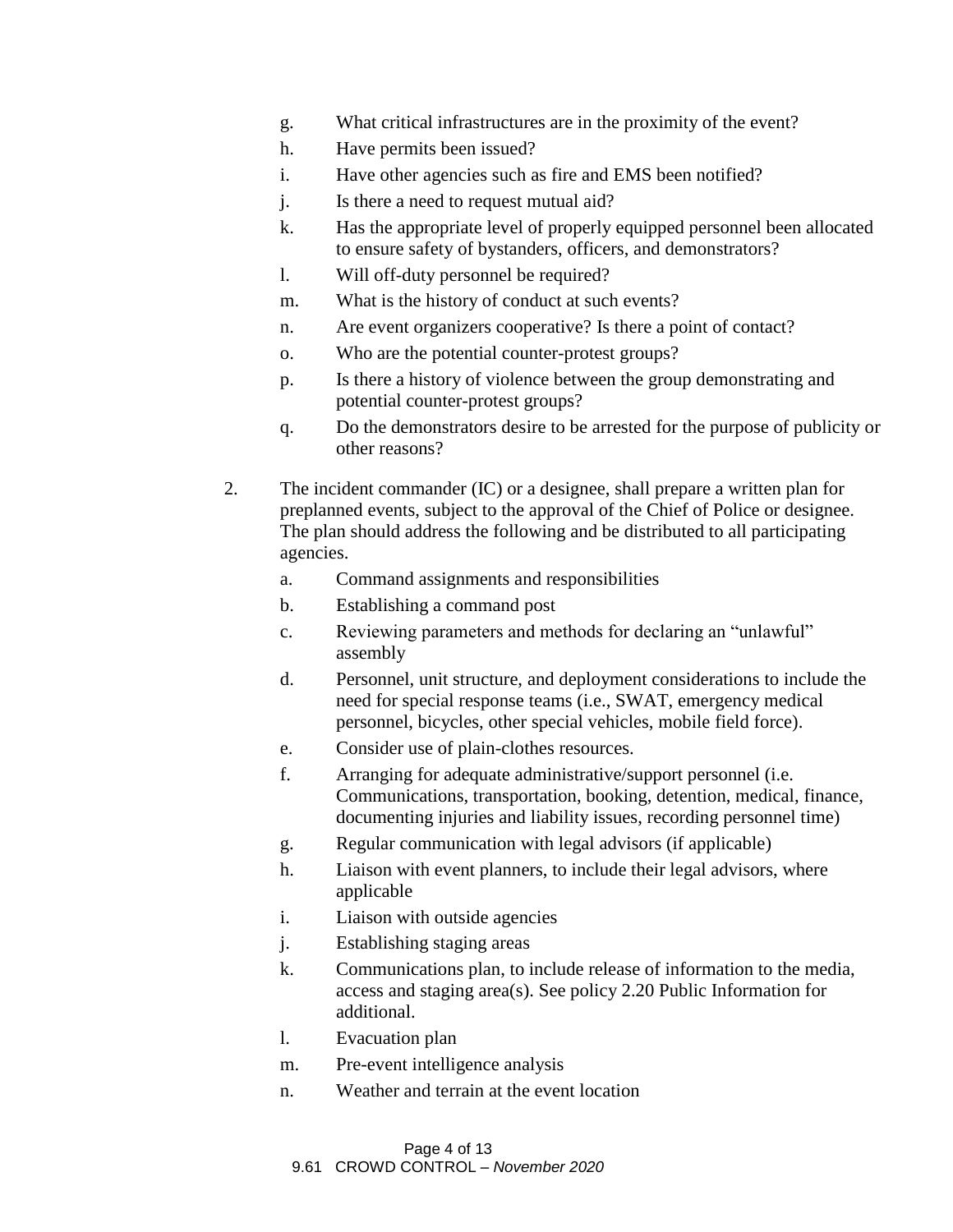- o. Transportation, support, relief, PPE and decontamination of personnel (if applicable)
- p. Staging points for additional resources and equipment
- q. Traffic management, including perimeter security
- r. First aid stations established in coordination with emergency medical service providers
- s. Demonstrator devices or mechanisms requiring specific tools or tactics, extrication teams, and equipment
- t. Transportation of prisoners
- u. Arrestee processing areas
- v. Any laws, ordinances, regulations or administrative rules specific to the event
- w. The IC should ensure coordination with operations outside of the impacted area so that officers do not enter areas of conflict without authorization
- x. Demobilization plan
- B. Management and Organization Principles
	- 1. Government may impose reasonable restrictions on the time, place, and manner in which persons assemble and engage in free speech activity. This agency shall place only those limitations and restrictions on demonstrations necessary to maintain public safety and order and, to the degree possible, facilitate uninhibited speech, commerce, and freedom of movement.
	- 2. An Incident Command System (ICS) shall be used in crowd management and civil disturbances to ensure control and unified command.
	- 3. Organization of responsibilities shall be as follows:
		- a. The Chief of Police or his designee will be the incident commander (IC) responsible for overall control of a demonstration or civil disturbance. The IC may appoint an Operations Chief to oversee operations in the immediate area of activity.
		- b. The IC shall implement the written plan.
		- c. In the case of a widely dispersed demonstration or disturbance, or event with multiple locations, multiple ICs may be assigned at the discretion of the Chief of Police.
		- d. The IC shall be responsible for preparing operations plans and management details associated with planned demonstrations.
	- 4. The primary objectives of the IC at a civil disturbance are to accomplish the following:
		- a. Protect persons, regardless of their participation in the disturbance.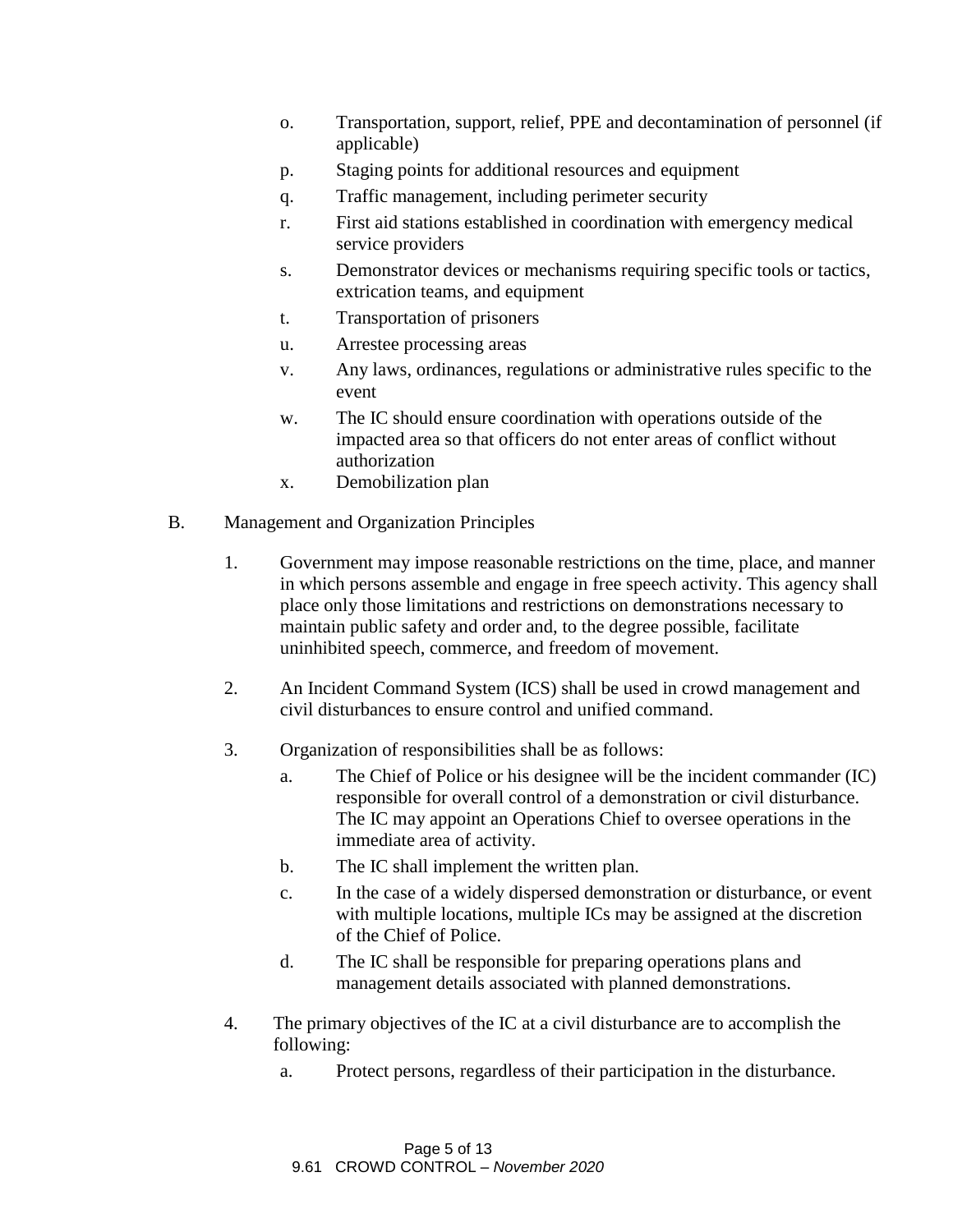- b. Disperse disorderly or threatening crowds in order to eliminate the immediate risks of continued escalation and further violence.
- c. Arrest law violators, including those responsible for property damage, and remove or isolate persons inciting violent behavior.
- 5. Officers shall be briefed on what to expect and appropriate responses. They shall be informed that the IC or their designee(s) shall be responsible for ordering any response deemed appropriate.
- C. First Amendment Protected Activity
	- 1. Officers will not take police action in retaliation for individuals lawfully exercising their right to witness, observe, record, comment on, or peacefully protest police activity. This includes retaliation by ordering individuals to disperse, or by stopping, detaining, searching, arresting, issuing a citation to, or threaten to stop detain, search, arrest or issue a citation to any individual group participating in First Amendment protected activity.
	- 2. Officers shall not treat protesters differently based on the content or view point of their legally protected speech.
	- 3. Officers shall not interfere with lawful protests or assemblies unless those activities become hazardous to the safety of the public or the protestors.
- D. Command and Control
	- 1. The incident commander will remain in command of the overall incident, until relieved by the Division Chief or Chief.
	- 2. When deployed in a civil disturbance event the span of control should be one supervisor to every six officers on the skirmish line. This may not always be possible, especially in spontaneous events.
	- 3. Individual officer's assignments shall be documented on an assignment list.
- E. General Crowd Response
	- 1. Officers shall be deployed to monitor crowd activity. Sufficient resources to handle multiple unruly persons should be available, depending on the fluidity of the situation and degree of actual or likely disruption.
	- 2. Uniformed personnel will have an identifiable designation on their uniform or the outermost area of their assigned protective gear.
	- 3. Officers shall be positioned in such a manner as to minimize contact with the assembled crowds.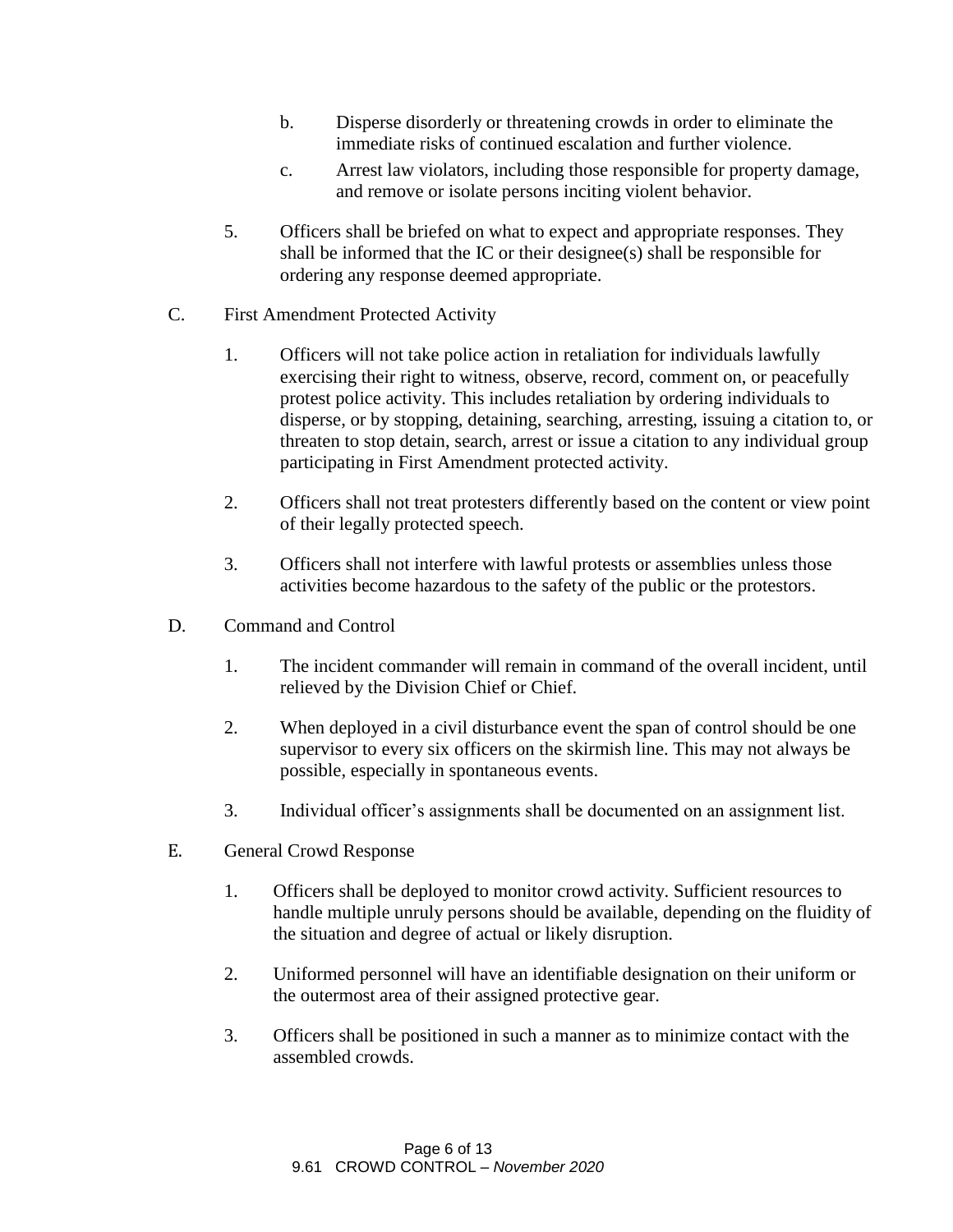- 4. Officers should avoid engaging in conversations related to the demonstration with attendees, refrain from reacting in response to comments from demonstrators, and maintain a courteous and neutral demeanor. While discipline is paramount, nothing in this policy should be construed to deter officers from acting to protect themselves or those in immediate danger.
- 5. Persons who reside, are employed, or have emergency business within the area marked off by a police line shall not be prevented from entering the area unless circumstances suggest that their safety would be in jeopardy or their entry would interfere with law enforcement operations.
- 6. Individuals designated by the IC should establish and maintain communication with event organizers and relay information on crowd mood to the IC.
- 7. Supervisors should maintain close contact with their assigned officers to ensure compliance with orders, monitor behavior and disposition, and ensure that they are aware of any changes in crowd behavior or intent.
- 8. Audio and video recording of agency crowd response should be considered for evidentiary purposes. Officers shall activate their Body Worn Camera's for the duration of the event unless battery life becomes problematic.
- 9. Mass arrests shall be avoided, unless necessary.
- 10. Officers shall ensure that a means of egress for all individuals is present at all times.
- F. Response to Spontaneous Civil Disturbances
	- 1. The first officer to arrive on the scene of a spontaneous civil disturbance should:
		- a. Observe the situation from a safe distance to determine if the gathering is currently or potentially violent;
		- b. notify communications of the nature and seriousness of the disturbance, particularly the availability of improvised or deadly weapons, the location and estimated number of participants, current activities (e.g., blocking traffic), direction of movement, and ingress and egress routes for emergency vehicles;
		- c. request the assistance of a supervisor and necessary backup;
		- d. attempt to identify crowd leaders and agitators engaged in criminal acts; and
		- e. at the first available opportunity, if safe to do so, request the crowd to voluntarily disperse.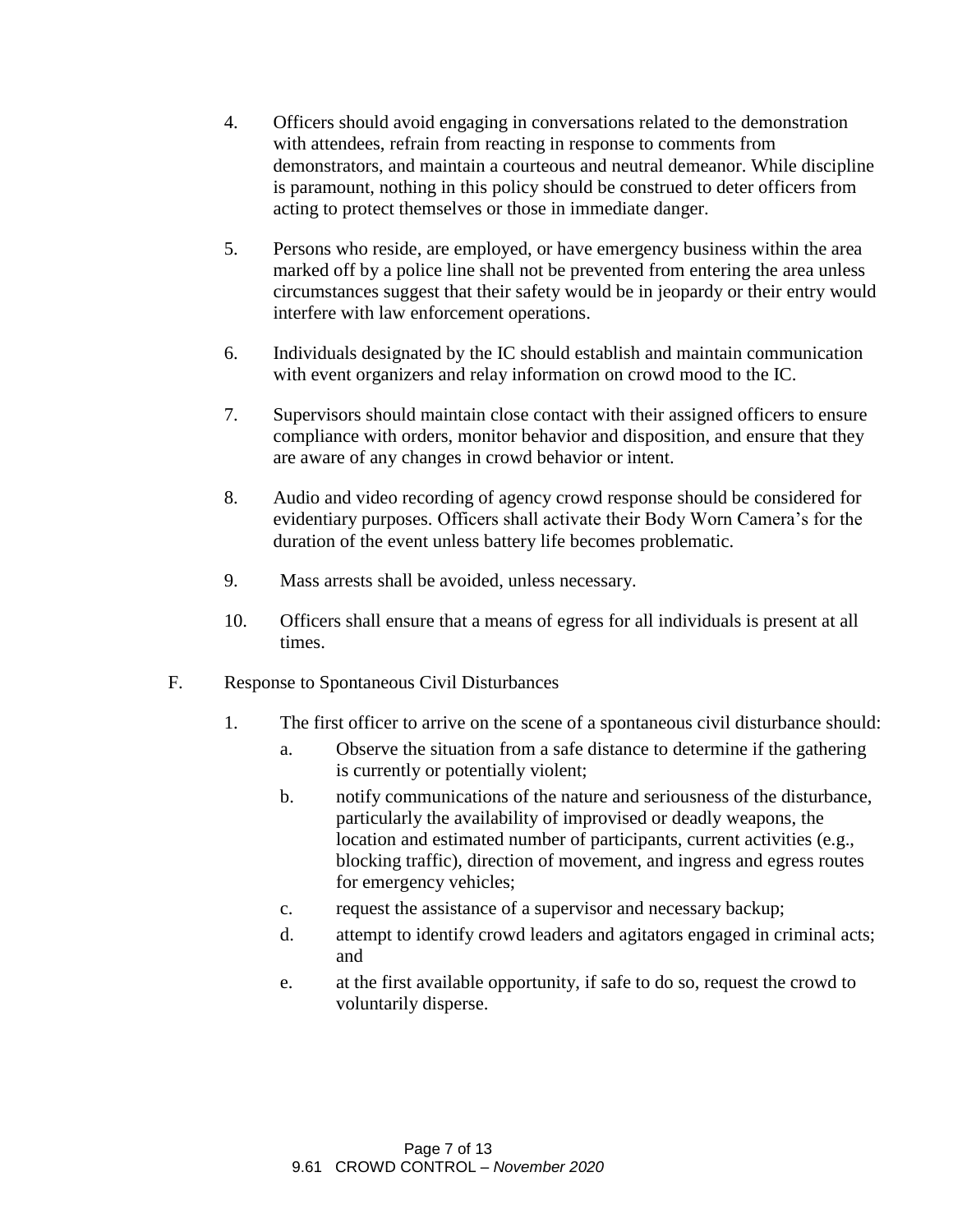- 2. The first officer or supervisor in charge at the scene should:
	- a. deploy officers at vantage points to report on crowd actions;
	- b. establish a perimeter sufficient to contain the disturbance and prohibit entrance into the affected area;
	- c. ensure that, to the degree possible, uninvolved individuals are evacuated from the immediate area of the disturbance;
	- d. establish a temporary command post;
	- e. provide ongoing assessment to communications;
	- f. move and reroute pedestrian and vehicular traffic around the disorder;
	- g. control unauthorized ingress and egress by participants; and
	- h. prevent outside attempts to assist or reinforce participants.
- 3. The IC should also ensure that
	- a. adequate security is provided to fire and EMS personnel in the performance of emergency tasks;
	- b. support and relief for personnel are available;
	- c. a secure staging area for emergency responders and equipment is designated;
	- d. liaison and staging points for media representatives are established and available information is provided as appropriate;
	- e. the IC event log is maintained to document activities and actions taken during the course of the incident;
	- f. photographic or video evidence is preserved, in accordance with applicable law and agency policy, of crowd actions and officer response;
	- g. photographs or videos are taken of any injuries sustained by law enforcement officers or the public; and
	- h. the need for full mobilization of sworn officers and the recall of off-duty officers is determined.
- G. Response to Resistance
	- 1. The Response to Resistance does not change during periods of civil disturbance, and members shall refer to policy 5.01 Response to Resistance for guidance.
	- 2. Unless exigent circumstances justify immediate action, officers shall not independently make arrests or employ force without command authorization.
	- 3. The following restrictions and limitations on the response to resistance should be observed during demonstrations and civil disturbances. In all cases, weapons should be carried and deployed only by trained and authorized officers.
		- a. Canine deployment shall be deployed based on the assisting agency policy and procedures. Canine teams may respond as backup when appropriate but should not be deployed for crowd control (i.e.,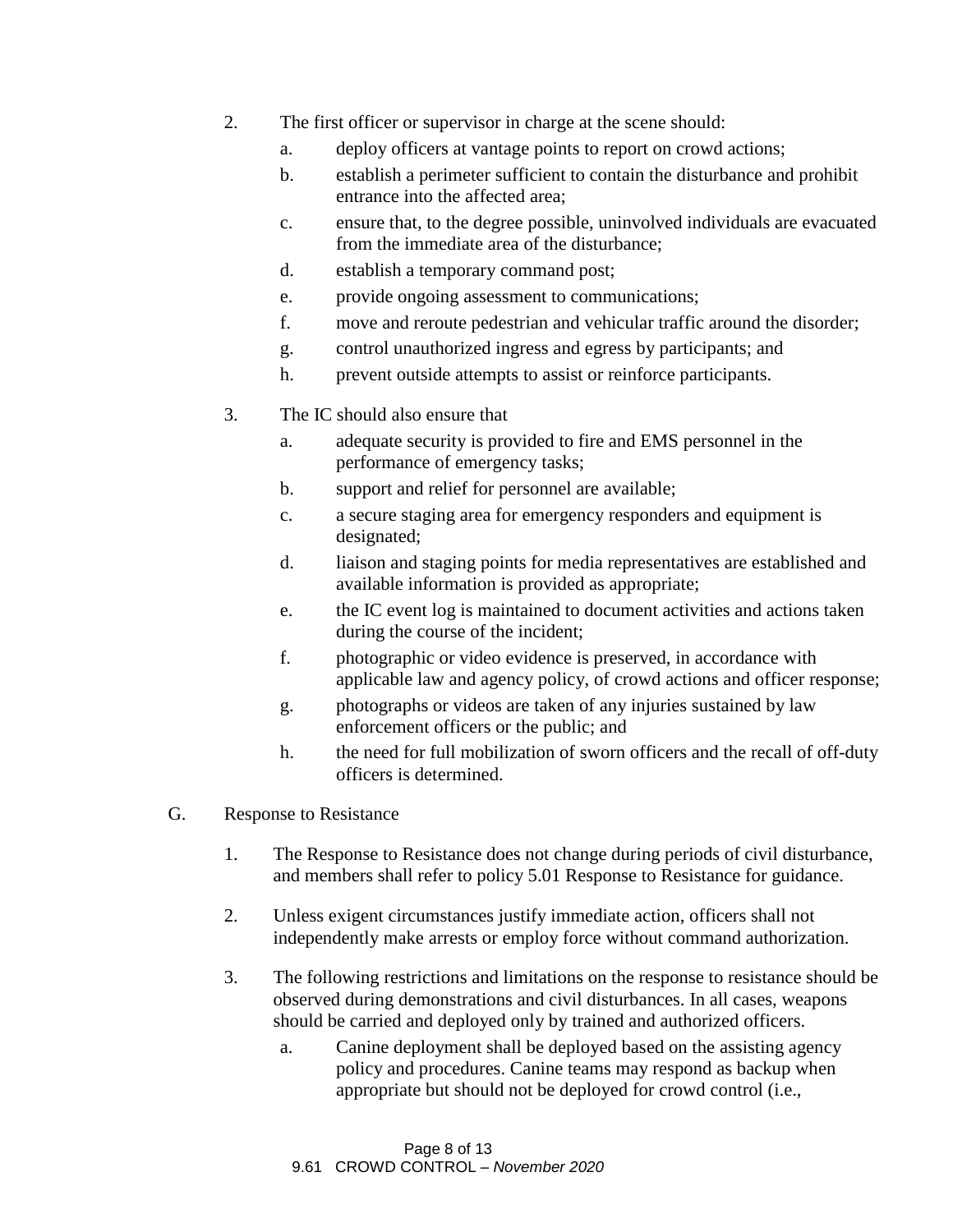containment or dispersal). Canines should remain in patrol vehicles or other secure locations and, whenever reasonably possible, out of the view of the crowd. Canines may be deployed in appropriate circumstances related to bomb detection, pursuit of suspects in buildings, and related situations.

- b. Motor vehicles may be used to contain, control, and direct persons as appropriate but shall not be intentionally brought into contact with them unless the use of deadly force is authorized.
- c. Bicycles may be used to control and move persons as appropriate.
- d. Impact projectiles shall not be fired indiscriminately into crowds.
	- i. Munitions may be used in civil disturbances where life is in immediate jeopardy or the need to use the devices outweighs the potential risks involved.
	- ii. Direct-fired impact munitions, may be used during civil disturbances against specific individuals who are engaged in conduct that poses an immediate threat of death or serious injury.
	- iii. A verbal warning shall be given prior to the use of impact projectiles, when reasonably possible.

iv. Impact projectiles shall not be discharged in a manner that targets the head, pelvis or back.

- e. Electronic control weapons (ECWs) should be used during civil disturbances only for purposes of restraint or arrest of aggressive individuals when alternative less forceful means of control are not available or are unsuitable and only when the individual can be accurately targeted. ECWs shall not be fired indiscriminately into crowds.
- f. OC spray may be used against specific individuals engaged in unlawful conduct or actively resisting arrest, or as necessary in a defensive capacity when appropriate. OC spray shall not be used in accordance with policy unless exigent circumstances present themselves to officers. If exigency merits the use of OC spray in response to a civil disturbance, officers must first issue a verbal order to disperse and allow sufficient time and space to allow compliance with such order. Officers must be able to articulate the use of OC during protest gatherings as it can be assumed that some of the airborne particulates will impact non-targeted individuals in the immediate area.
- g. Per the Response to Resistance policy, a baton may be used against an actively aggressive subject. This is specific to the use of the baton as an impact tool. In crowd control situations, officers may use batons in a horizontal position as a method to block or push subjects for the purpose of moving or dispersing a crowd or for the purpose of denying protestors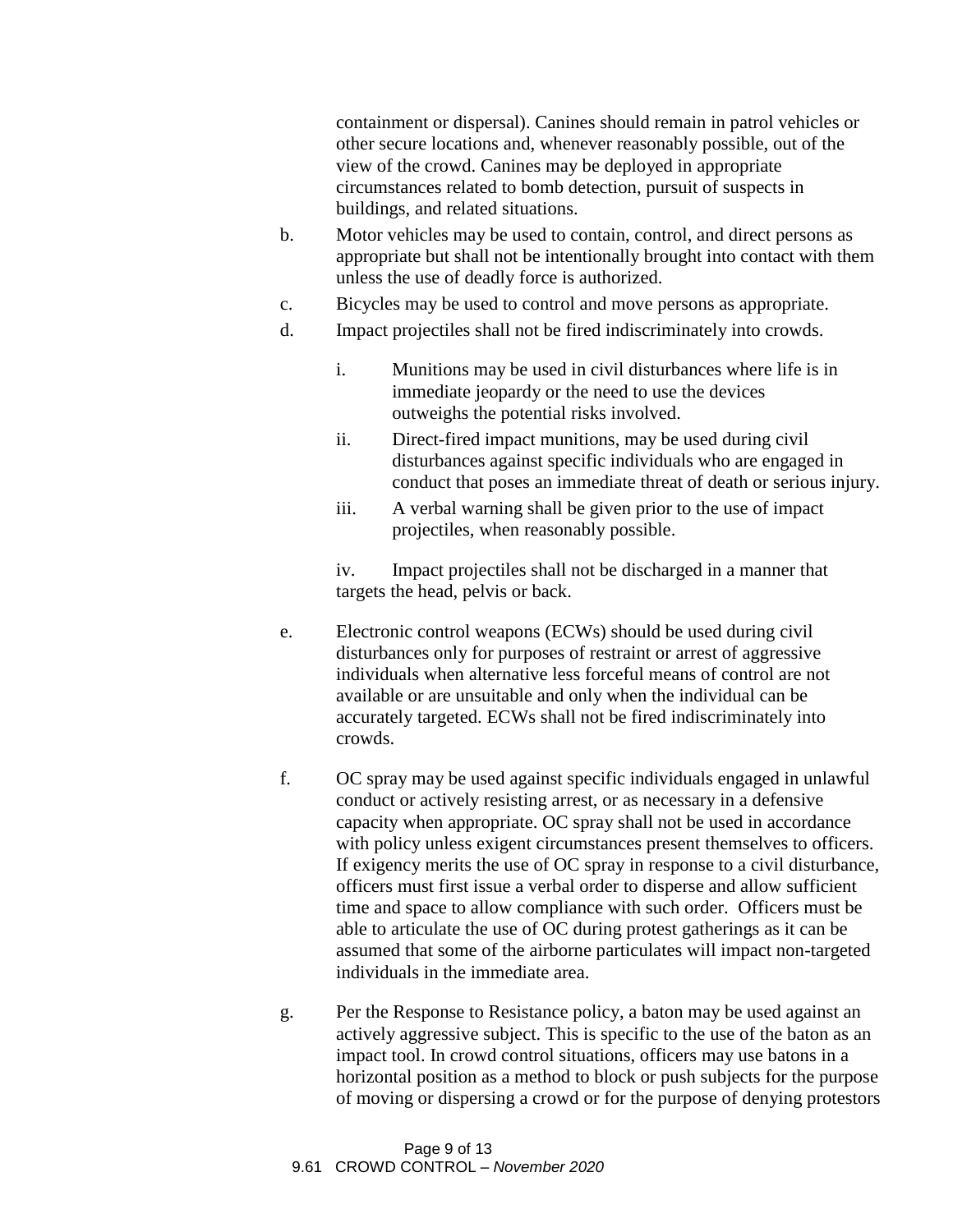entry into a protected area. Officers may not target the head or neck area and must evaluate each contact individually to access the subject and refrain from pushing elderly, pregnant or compromised individuals to the best of the officer's ability to perceive that persons individual situation.

- h. Use of force, at the direction of the IC or Operations Commander, such as the use of chemical munitions, will be documented on one form at the conclusion of the event. Each round expended must be accounted during any deployment of chemical munitions or other methods of crowd dispersal that employs chemical or use of large scale OC canisters designed to move or disperse violators.
- i. All uses of force (response to resistance) shall be reported and investigated in accordance with agency policy. Exceptions to the policy are made for timeliness of reporting as dynamic events may not allow for staffing to be removed from the line and immediate investigations or interviews to occur.

# H. *Crowd Dispersal*

- 1. Before ordering forced dispersal of a civil disturbance, the IC should determine whether lesser alternatives may be effective. These alternatives include the use of containment and dialogue, as follows:
	- a. Establish contact with event organizers or crowd leaders to assess their intentions and motivations and develop a mutually acceptable plan for de-escalation and dispersal.
	- b. Communicate to the participants that their assembly is in violation of the law and that the agency wishes to resolve the incident peacefully, but that acts of violence will be dealt with swiftly and decisively.
	- c. Target specific violent or disruptive individuals for arrest.
- 2. Prior to issuing dispersal orders, the IC should ensure that all potentially necessary law enforcement, fire, and EMS equipment and personnel are on hand to successfully carry out tactical operations and that logistical needs for making mass arrests are in place.
- 3. When the IC has made a determination that crowd dispersal is required, he or she shall direct unit commanders, where time and circumstances permit, to issue warnings prior to taking action to disperse the crowd.
	- a. The warning shall consist of an announcement citing the offenses or violations being committed, an order to disperse, and designated dispersal routes.
	- b. The standard dispersal announcement is as follows: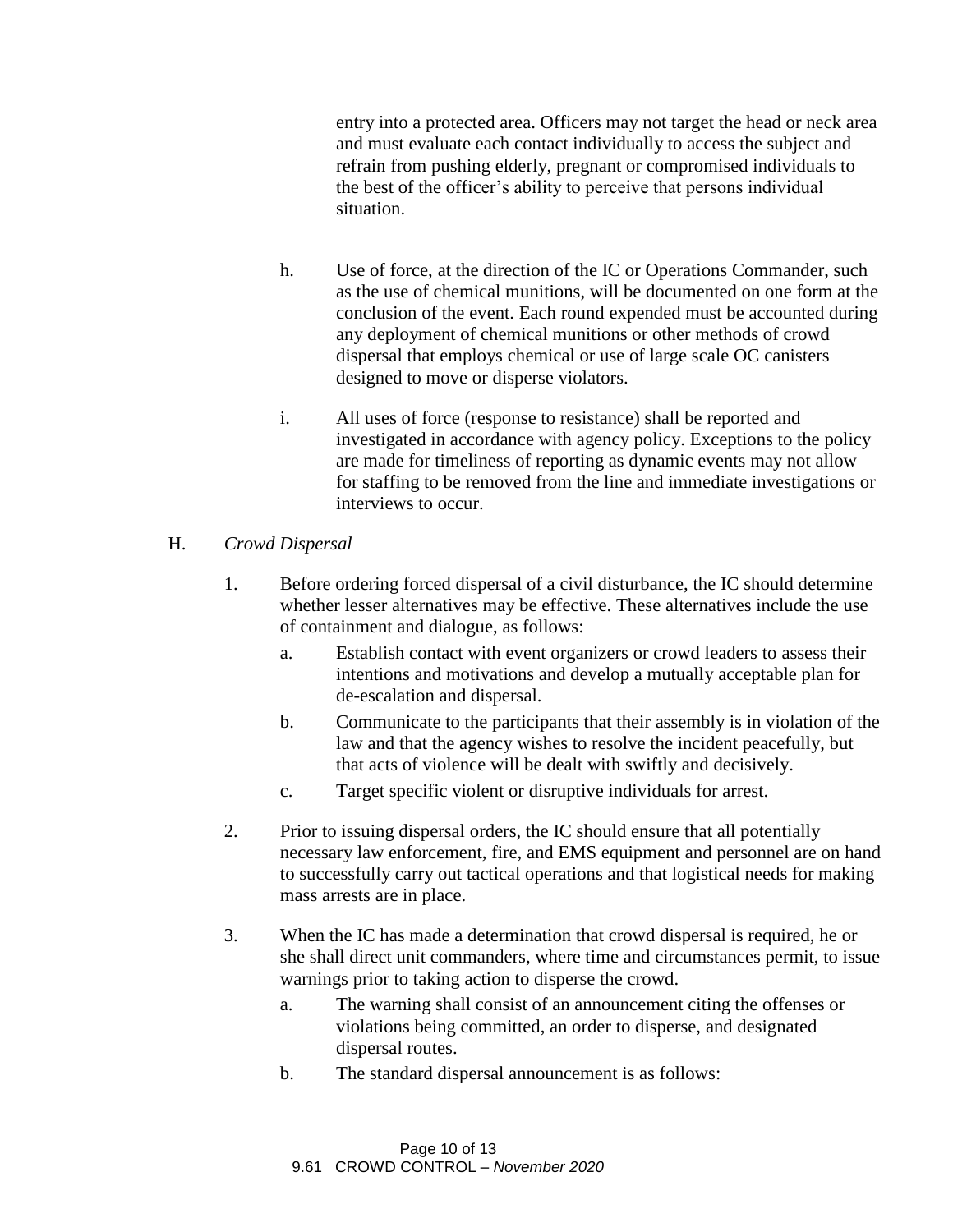*"I am (name/rank) a police officer for Wheat Ridge Police Department. You are in violation of (state criminal offense) If you do not cease your unlawful behavior at (exact location or intersection) and disperse peacefully, you will be arrested. Failure to disperse or to follow directions may result in exposure to chemical agents or other crowd dispersal methods. The following routes of dispersal are available (Provide exact routes to disperse). You must begin to disperse immediately. You have 5 minutes to clear the area.*

CRS [§ 18-9-102. Inciting riot](https://codes.findlaw.com/co/title-18-criminal-code/co-rev-st-sect-18-9-102.html) CRS [§ 18-9-103. Arming rioters](https://codes.findlaw.com/co/title-18-criminal-code/co-rev-st-sect-18-9-103.html) CRS [§ 18-9-104. Engaging in a riot](https://codes.findlaw.com/co/title-18-criminal-code/co-rev-st-sect-18-9-104.html) CRS [§ 18-9-105. Disobedience of public safety orders under riot](https://codes.findlaw.com/co/title-18-criminal-code/co-rev-st-sect-18-9-105.html)  [conditions](https://codes.findlaw.com/co/title-18-criminal-code/co-rev-st-sect-18-9-105.html) CRS [§ 18-9-107. Obstructing highway or other passageway](https://codes.findlaw.com/co/title-18-criminal-code/co-rev-st-sect-18-9-107.html) CRS [§ 18-9-108. Disrupting lawful assembly](https://codes.findlaw.com/co/title-18-criminal-code/co-rev-st-sect-18-9-108.html) CRS [§ 18-9-108.5. Residential picketing--legislative declaration](https://codes.findlaw.com/co/title-18-criminal-code/co-rev-st-sect-18-9-108-5.html) CRS [§ 18-9-109. Interference with staff, faculty, or students of](https://codes.findlaw.com/co/title-18-criminal-code/co-rev-st-sect-18-9-109.html)  [educational institutions](https://codes.findlaw.com/co/title-18-criminal-code/co-rev-st-sect-18-9-109.html) CRS [§ 18-9-110. Public buildings--trespass, interference--penalty](https://codes.findlaw.com/co/title-18-criminal-code/co-rev-st-sect-18-9-110.html)

- c. Where possible, the warnings should be audio or video recorded and the time and the names of the issuing officers documented in the IC's event log.
- 4. Specific crowd dispersal tactics should be ordered as necessary where the crowd does not heed warnings. These include, but are not limited to, any one or combination of the following:
	- a. Display of forceful presence to include police lines combined with motorcycles, law enforcement vehicles, bicycle units, and mobile field forces
	- b. Multiple simultaneous arrests
	- c. Use of aerosol crowd control chemical agents

\*The dispersal announcement above *must* be given prior the use of chemical agents.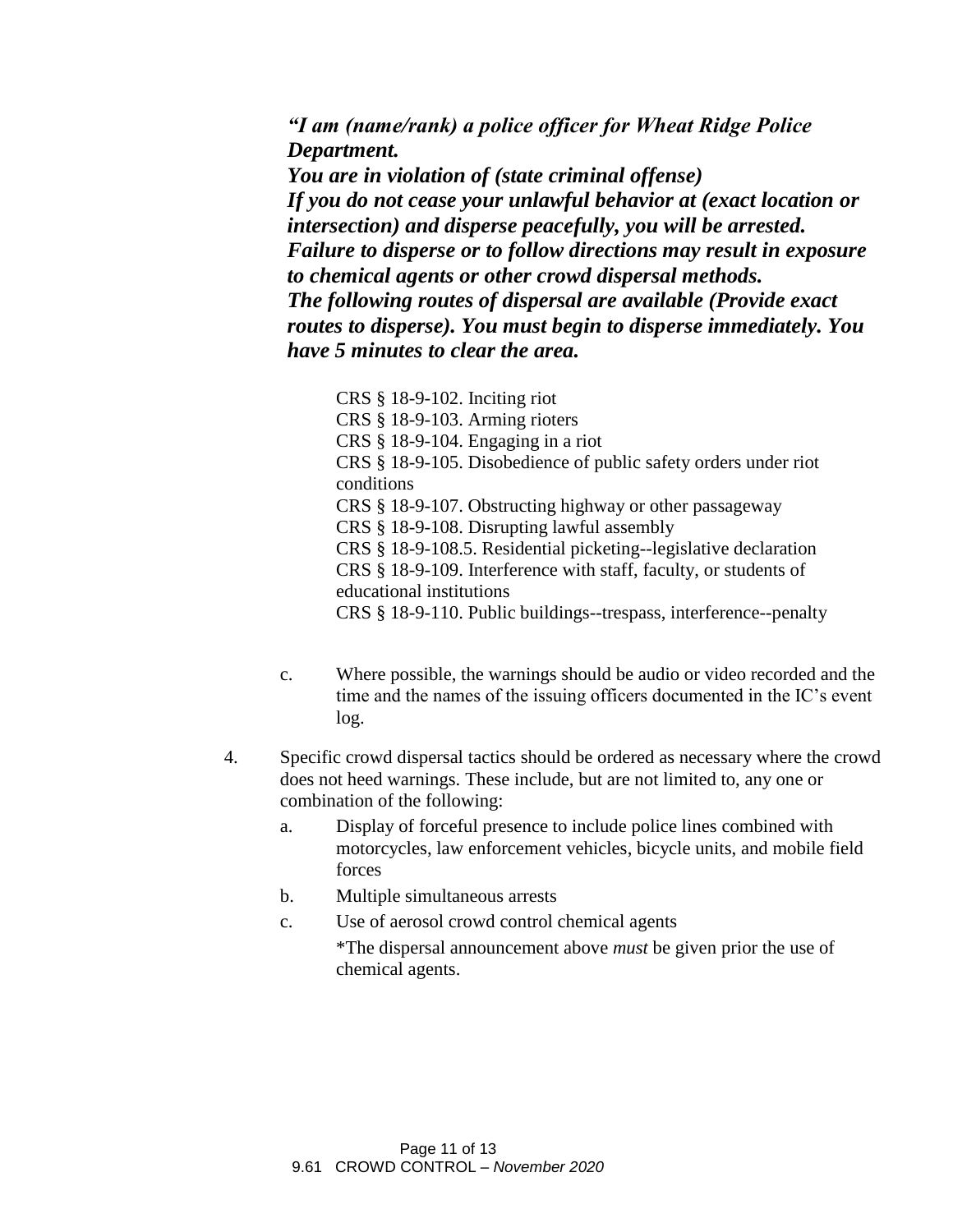- d. Law enforcement formations and the use of batons for forcing crowd movement
- I. Mass Arrest

During a civil disturbance, it may be necessary to make arrests of numerous individuals over a relatively short period of time. For this process to be handled efficiently, safely, and legally, the following should be observed:

- 1. Mass arrests should be conducted by designated personnel.
- 2. An adequate secure area should be designated for holding arrestees after processing and while awaiting transportation to a detention center.
- 3. Arrest teams should be advised of the basic offenses to be charged in all arrests, and all arrestees shall be advised of these charges.
- 4. Arrestees who are sitting or lying down but agree to walk shall be escorted to the transportation vehicle for processing. Two or more officers should carry those who refuse to walk.
- 5. Arrestees shall be searched incident to arrest for weapons, evidence of the crime of arrest, and contraband.
- 6. Photographs should be taken of the arrestee and any arrestee property, and a custody sheet shall be completed. A photo of the arrestee and the officer should be taken together for later identification
- 7. Transporting officers should not accept arrestees without a properly prepared field arrest form and photographs and shall ensure that all property is properly processed.
- 8. Anyone who is injured, to include arrestees, shall be provided medical attention as soon as possible. Photographs should be taken of all known injuries.
- J. Demobilization When the disturbance has been brought under control,